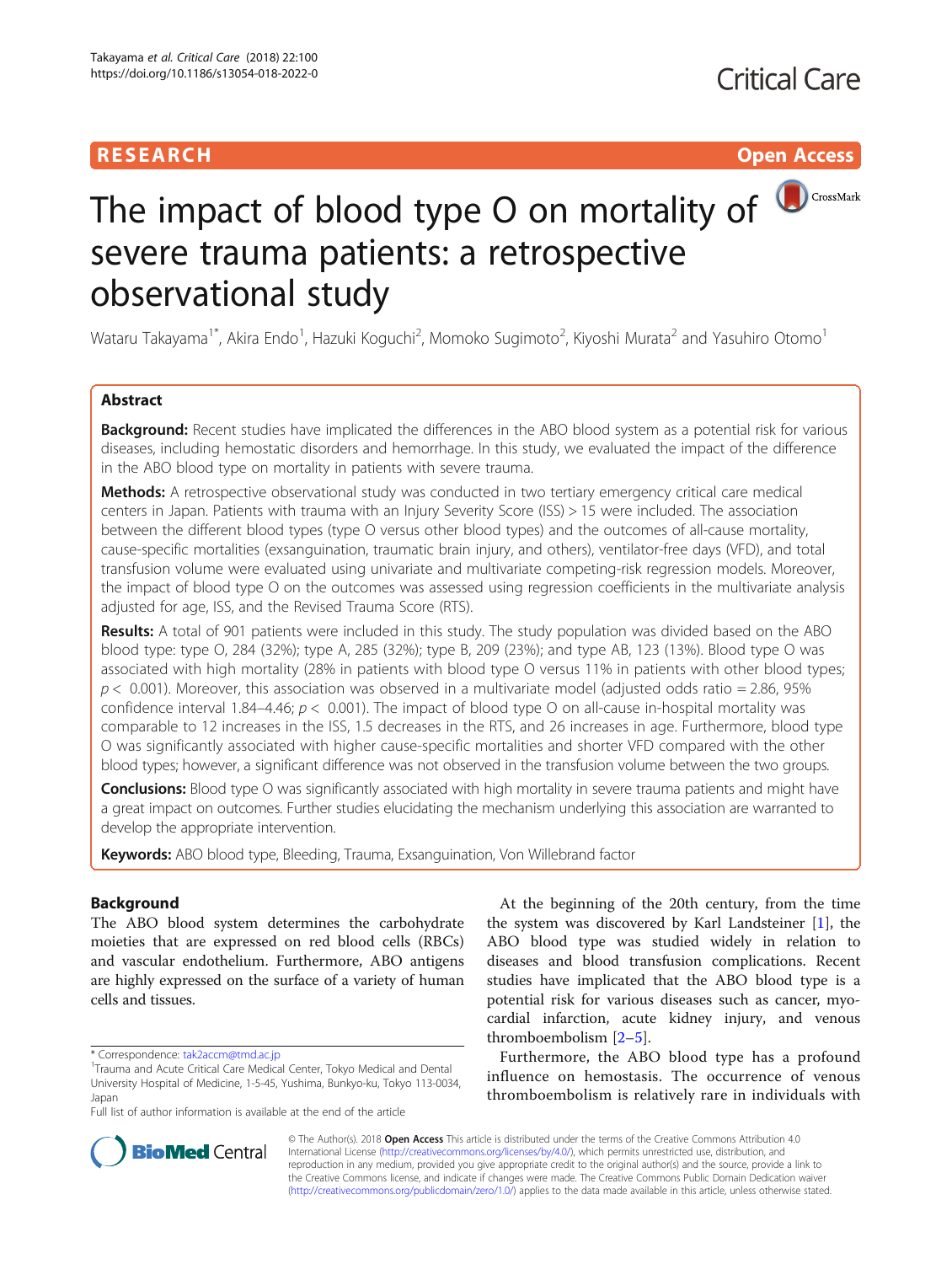blood type O compared with individuals with other blood types  $[4, 5]$  $[4, 5]$  $[4, 5]$  $[4, 5]$ . In addition, the relationship between the difference in blood type and the risk of bleeding was reported in patients with several diseases such as upper gastrointestinal hemorrhage [\[6](#page-6-0)], hemorrhage during extracorporeal membrane oxygenation therapy [[7\]](#page-6-0), and obstetrical hemorrhage [[8](#page-6-0)].

Hemorrhage is the leading cause of death in patients with trauma and could deteriorate the outcome of traumatic brain injury (TBI) due to the increase in intracranial hemorrhage. Therefore, we assessed the association between the difference in blood type and the outcomes of all-cause and cause-specific mortality in patients with severe trauma on the assumption that the outcomes of trauma are affected by the difference in blood type.

# Methods

# Study design and setting

This retrospective observational study aimed to evaluate the association between ABO blood type and mortality in patients with severe trauma who were transported between 1 April 2013 and 31 March 2016 to either of the two tertiary emergency critical care medical centers in Japan (Tokyo Medical and Dental University Hospital of Medicine or Matsudo City Hospital).

This study complied with the principles of the 1964 Declaration of Helsinki and its later amendments. This study was approved by the institutional review board of Tokyo Medical and Dental University and Matsudo City Hospital (#M2017–237 and #29–14, respectively). The requirement for informed consent from each patient was waived because the design of the study was retrospective in nature and because of the use of anonymized patient and hospital data.

# Study populations

We included consecutive patients with trauma who suffered severe injury as defined by an Injury Severity Score (ISS) greater than 15 and who were directly transferred from the scene of injury. Patients who met at least one of the following criteria were excluded from the study: 1) patients younger than 15 years; 2) patients with cardiac arrest upon arrival at the emergency department (ED); 3) patients who suffered unsurvivable injury (Abbreviated Injury Scale  $(AIS) = 6$ ); and 4) patients with a history of taking anticoagulants or antiplatelet agents. In addition, patients whose clinical data for analysis were missing or insufficient were excluded.

# Data collection

The following information was retrospectively collected from the patients' medical records: age; sex; blood type (A, B, AB, or O); Charlson Comorbidity Index [\[9](#page-6-0)]; the number of patients who received uncrossmatched type

O RBC transfusions; AIS [[10\]](#page-6-0) of the head and neck, face, chest, abdomen, pelvis and extremities, and surface; ISS; Revised Trauma Score (RTS) calculated based on the Glasgow Coma Scale, systolic blood pressure, and respiratory rate upon arrival at the ED  $[11]$  $[11]$  $[11]$ ; the total number of units of RBC transfusions administered within 24 h of ED admission; and status upon hospital discharge (i.e., dead or alive). The causes of death were categorized into three groups: exsanguination, TBI, and others (including multiple organ failure). We defined patients with isolated severe TBI as patients with a head AIS  $\geq$  3 and AIS for other parts of the body  $\leq$  2.

# Outcomes and definition

The primary outcome was defined as all-cause inhospital mortality. The secondary outcomes were defined as cause-specific in-hospital mortality (exsanguination, TBI, and others), ventilator-free days (VFD) [\[12](#page-6-0)], and total number of units of RBC transfusions administered within the first 24 h from arrival at the ED. One unit of transfusion is prepared from approximately 200 ml of whole blood in Japan, while it is prepared from approximately 450 ml in the USA. Therefore, we prepared transfusion units multiplied by 2.2 to convert to a US standard form and we present them in US units. As previously reported, multiple organ dysfunction syndrome was represented by an increase in the Sequential Organ Failure Assessment score of 2 points or more in more than one organ system [\[13](#page-6-0)].

# Statistical analysis

The included population was divided into four groups according to blood type (i.e., A, B, O, and AB). We used a one-way analysis of variance to assess the differences among the four groups. We further evaluated the difference between blood type O and non-O blood type for the outcomes. In univariate analysis, continuous variables were compared using a Student's  $t$  test or Mann-Whitney *U* test, and categorical variables were compared using the  $\chi^2$  test or Fisher's exact test as appropriate. A multivariate logistic or linear regression analysis was performed for the assessment of primary and secondary outcomes after simultaneously controlling for the potential confounders. Variables incorporated into the model were age, RTS, and ISS; these variables were selected based on the clinical perspective (subject matter knowledge) and the number of outcomes (the 10 events per variable rule). The calibration of the model was validated using a Hosmer–Lemeshow goodness-of-fit test; the discrimination of the model was assessed using an optimism-corrected concordance  $(c)$  statistic, which was calculated in 5000 bootstrap samples. The impact of the difference in blood type on the outcomes was assessed using the value of regression coefficients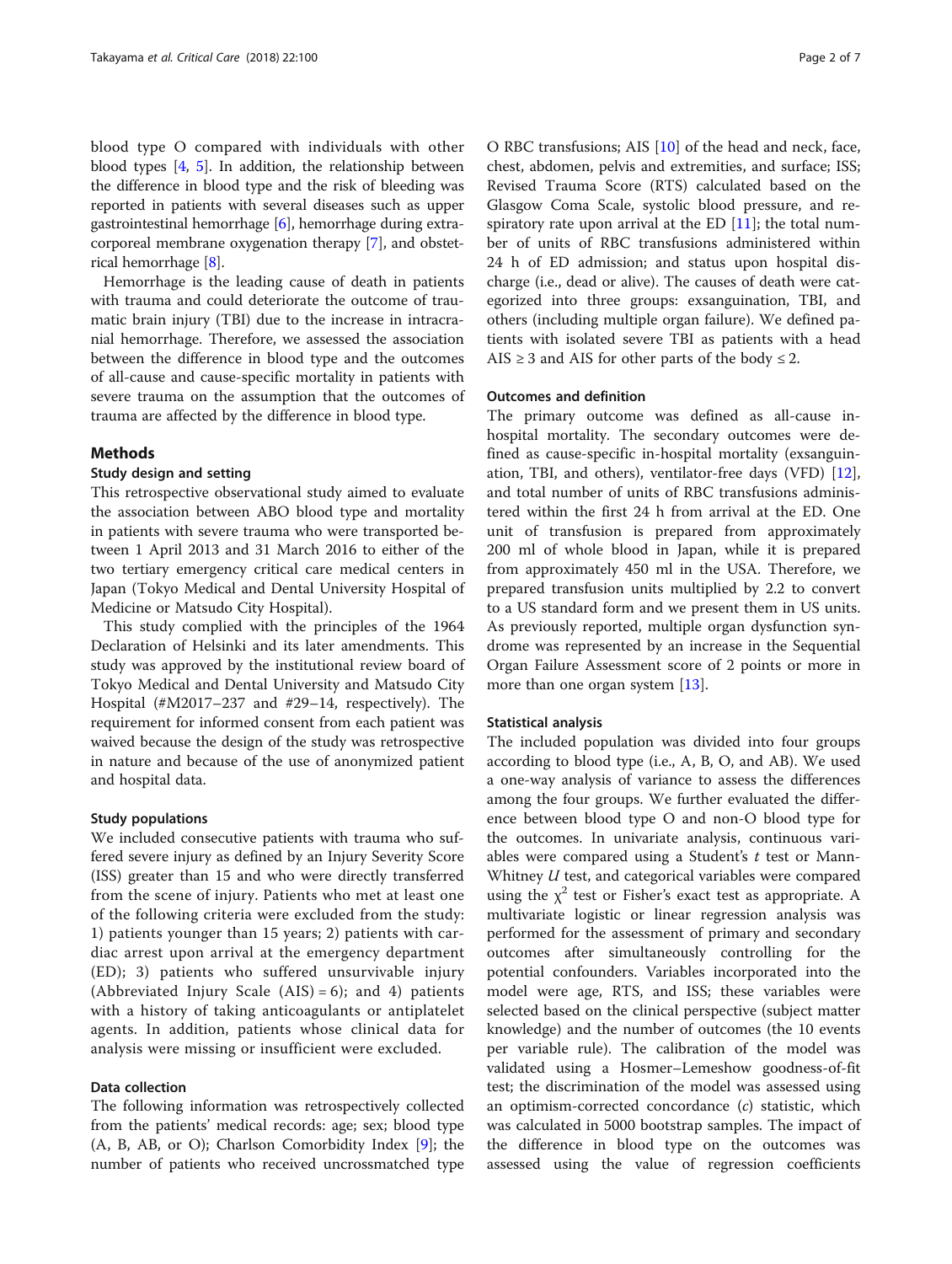calculated using a logistic or linear regression analysis and compared with that of other variables.

All statistical analyses were performed using the R software (version 3.4.1; R Foundation for Statistical Computing, Vienna, Austria). A command was used to add statistical functions that were frequently used in the biostatistics. Two-sided  $p$  values < 0.05 were considered statistically significant.

# Results

Of 1049 potentially eligible patients, 901 severe trauma patients were included in the analysis (Fig. 1). The study population was divided based on the ABO blood type: type O, 284 (32%); type A, 285 (32%); type B, 209 (23%); and type AB, 123 (13%). The baseline characteristics of patients and outcomes according to blood type are shown in Table [1](#page-3-0). Statistically significant difference among the four groups was observed only for RTS ( $p = 0$ . 019); all remaining characteristics were similarly distributed. There was a significant difference in all outcomes except for the number of units of RBC transfusions administered within 24 h. Table [2](#page-4-0) provides the comparison of characteristics and the result of univariate analysis for the outcomes between blood type O and other blood types. While there was no significant difference in ISS and AIS in all body regions, patients with blood type O had significantly lower RTS than those with non-O blood type (mean 6.85 (standard deviation (SD) 1.43) in blood type O versus 7.13 (1.15) in other blood types;  $p = 0.003$ ). Although the difference was not statistically significant, the number of units of RBC transfusions administered within 24 h tended to be more in patients with blood type O than those with other blood types (mean 3 (SD 9) units in blood type O versus 2 (7) units in other blood types;  $p = 0.112$ ).

In the multivariate model, the  $p$  value of the Hosmer– Lemeshow goodness-of-fit test was 0.269, which suggested that our model had acceptable predictability. The calibration plot is presented in Additional file [1:](#page-6-0) Figure S1. Furthermore, the value of concordance  $(c)$  statistics (95% confidence interval (CI)) was 0.88 (0.85–0.91) for crude data, and the value of optimism-corrected  $c$  statistics calculated in 5000 bootstrapped samples was 0.88. These statistics indicated excellent discrimination for the model, and the issue of overfitting was eliminated in our model. The results of the multivariate analysis are presented in Table [3](#page-4-0) and Additional file [2](#page-6-0): Table S1. After controlling for age, ISS, and RTS, blood type O continued to be the independent risk factor for all-cause inhospital mortality (adjusted odds ratio (OR) 2.86 (95% CI 1.84-4.46);  $p < 0.001$ ), death due to exsanguination (adjusted OR 2.55 (95% CI 1.25–5.22);  $p = 0.009$ ), death due to TBI (adjusted OR 1.80 (95% CI 1.08–3.01);  $p = 0$ . 024), death due to other causes (adjusted OR 2.73 (95% CI 1.21–6.13);  $p = 0.015$ , and shorter VFD (adjusted differences  $-2.7$  days (95% CI  $-3.9$  to  $-1.6$ ),  $p < 0.001$ ). The impact of blood type O and other factors on respective outcome is shown in Fig. [2.](#page-5-0)

The value of the regression coefficient of blood type O for all-cause in-hospital mortality was approximately 12 fold, −1.5-fold, and 26-fold compared with that for ISS, RTS, and age, respectively. This result indicated that the impact of blood type O on in-hospital mortality was comparable to 12 increases in ISS, 1.5 decreases in RTS, and 26 increases in age. For death due to exsanguination, the value of the regression coefficient of blood type O was approximately 12-fold, −2.5-fold, and 55-fold compared with that for ISS, RTS, and age, respectively.

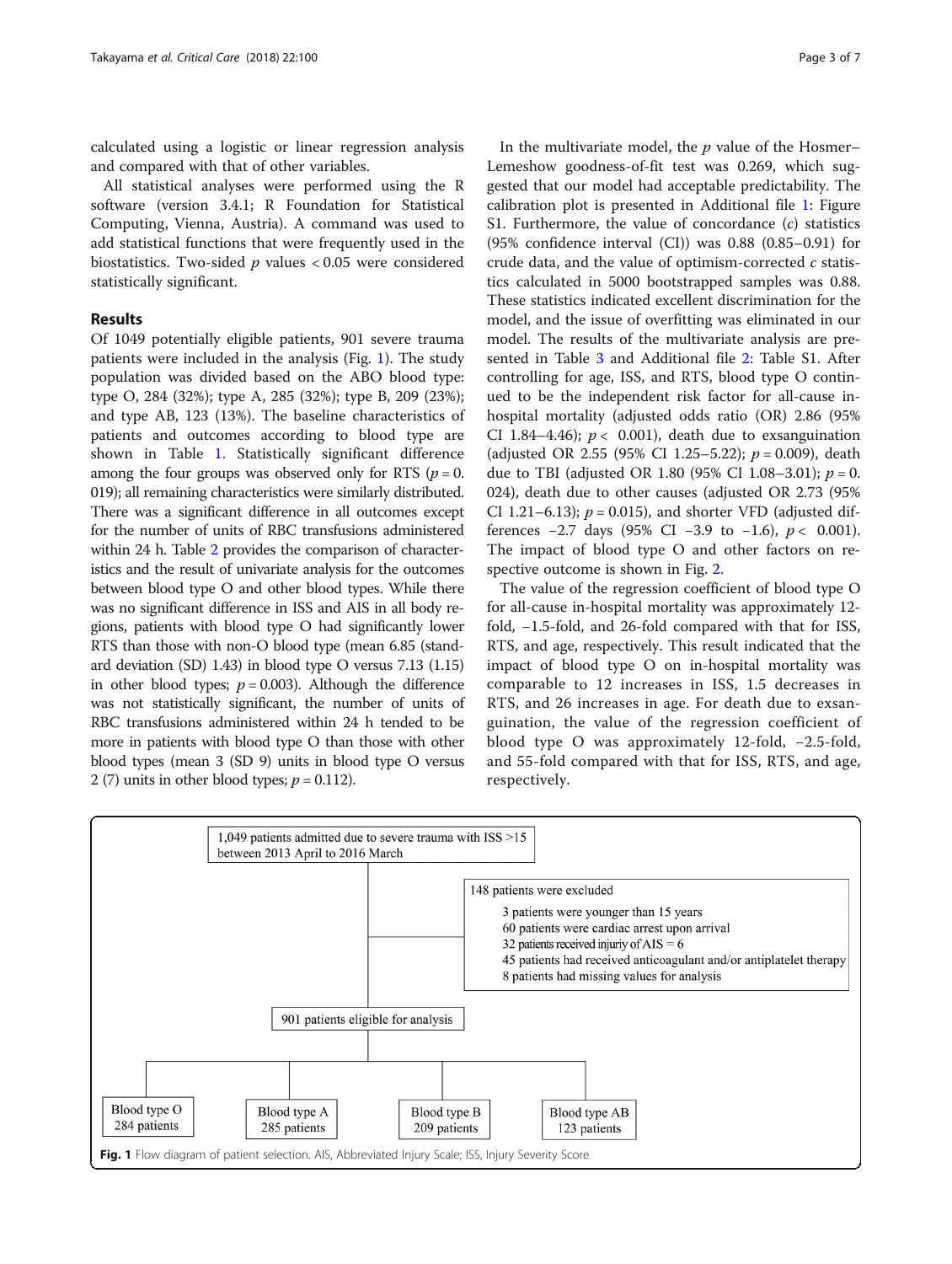<span id="page-3-0"></span>

|                                                   | Type O<br>$n = 284$ | Type A<br>$n = 285$ | Type B<br>$n = 209$ | Type AB<br>$n = 123$ | $p$ value |
|---------------------------------------------------|---------------------|---------------------|---------------------|----------------------|-----------|
| Characteristics                                   |                     |                     |                     |                      |           |
| Age, years (SD)                                   | 57.3 (20.0)         | 56.3 (20.0)         | 57.6 (19.4)         | 53.6 (17.8)          | 0.284     |
| Female, $n$ (%)                                   | 64 (22.5)           | 61(21.4)            | 55 (26.3)           | 26(21.1)             | 0.593     |
| Charlson Comorbidity Index, median (IQR)          | $0(0-2)$            | $0(0-2)$            | $0(0-1)$            | $0(0-1)$             | 0.380     |
| Uncrossmatched type O RBC transfusion, n (%)      | 28 (9.9)            | 17(6)               | 16(7.7)             | 4(3.3)               | 0.086     |
| RTS, mean (SD)                                    | 6.85(1.43)          | 7.12(1.18)          | 7.08(1.16)          | 7.23(1.03)           | 0.019     |
| ISS, median (IQR)                                 | $18(16-25)$         | $18(16-25)$         | $19(16-25)$         | $20(16-25)$          | 0.133     |
| AIS head, median (IQR)                            | $4(3-4)$            | $4(3-4)$            | $4(3-4)$            | $4(3-4)$             | 0.842     |
| AIS face, median (IQR)                            | $0(0-0)$            | $0(0-0)$            | $0(0-0)$            | $0(0-0)$             | 0.983     |
| AIS chest, median (IQR)                           | $0(0-2)$            | $0(0-3)$            | $0(0-3)$            | $0(0-3)$             | 0.612     |
| AIS abdomen, median (IQR)                         | $0(0-0)$            | $0(0-0)$            | $0(0-0)$            | $0(0-0)$             | 0.781     |
| AIS extremities, median (IQR)                     | $0(0-2)$            | $0(0-2)$            | $0(0-2)$            | $0(0-2)$             | 0.681     |
| AIS surface, median (IQR)                         | $0(0-0)$            | $0(0-0)$            | $0(0-0)$            | $0(0-0)$             | 0.873     |
| Outcomes                                          |                     |                     |                     |                      |           |
| In-hospital mortality, $n$ (%)                    | 80 (28.2)           | 30 (10.5)           | 30 (14.4)           | 11(8.9)              | < 0.001   |
| Death due to exsanguination, $n$ (%)              | 23(8.1)             | 5(1.8)              | 5(2.4)              | 4(3.3)               | < 0.001   |
| Death due to TBI, n (%)                           | 43 (15.1)           | 22(7.7)             | 19(9.1)             | 3(2.4)               | < 0.001   |
| Death due to other causes, $n$ (%)                | 14(4.9)             | 3(1.1)              | 6(2.9)              | 4(3.3)               | 0.062     |
| Ventilator-free days, mean (SD)                   | 18.7 (12.2)         | 23.1 (9.3)          | 22.3 (10.2)         | 24.5 (8.2)           | < 0.001   |
| Units of RBCs administered within 24 h, mean (SD) | 3(11)               | 2(5)                | 2(10)               | 2(8)                 | 0.231     |

Categorical variables are expressed as numbers (%); continuous variables are presented as medians (25–75 percentiles = interquartile range (IQR))

We used a one-way analysis of variance to assess the differences among the four blood groups

AIS Abbreviated Injury Scale; ISS Injury Severity Score; RBC red blood cell; RTS Revised Trauma Score; SD standard deviation; TBI traumatic brain injury

# Discussion

In this retrospective study, we evaluated the association between blood type O and the mortality in 901 patients with severe trauma. Findings indicated that blood type O was the independent risk factor for all-cause inhospital mortality and death due to exsanguination, TBI, and other causes after adjusting for potential confounders. The number of units of RBC transfusions administered within 24 h upon admission to the ED tended to be more in patients with blood type O; however, there was no significant difference between blood type O and other blood types. To the best of our knowledge, this is the first study to report the association between ABO blood type and mortality in patients with severe trauma. Although we cannot alter the risk of blood type O itself, an adequate recognition of the risk enables us to control for the intensity of trauma critical care. Recognizing those patients requiring damage-control resuscitation is a crucial issue since damage-control resuscitation, including strategic multiple operation, sufficient amounts of available transfusions with adequate ratios, and perioperative critical care, requires a large amount of human and healthcare resources. Therefore, recognizing the additional risk of the difference in blood type would imply the potential to optimize the implementation or damage-control resuscitation and indirectly improve the outcome of patients with severe trauma.

Several studies have reported that patients with blood type O had 25–30% lower plasma von Willebrand factor (vWF) levels than the those with non-O blood, increasing their risk of hemorrhage [[14,](#page-6-0) [15\]](#page-6-0). vWF plays a decisive role in primary hemostasis by mediating the adhesion of blood platelets to the subendothelium of the damaged vessel walls and promoting the aggregation of activated platelets. In addition, vWF acts as a carrier of factor VIII clotting activity and protects it from premature proteolysis [[16](#page-6-0)–[18](#page-6-0)]. Therefore, a lower vWF level is a possible explanation for the increase in mortality in patients with blood type O, as observed in this study. However, many of the differences in the mechanisms of hemostasis according to blood type remain unknown. Further basic study is warranted to reveal the role of blood type in maintaining hemostasis during critical situations.

Although the results of the multivariate analysis showed that blood type O was an independent risk factor for all-cause trauma-related mortality and death due to exsanguination, there was no significant difference in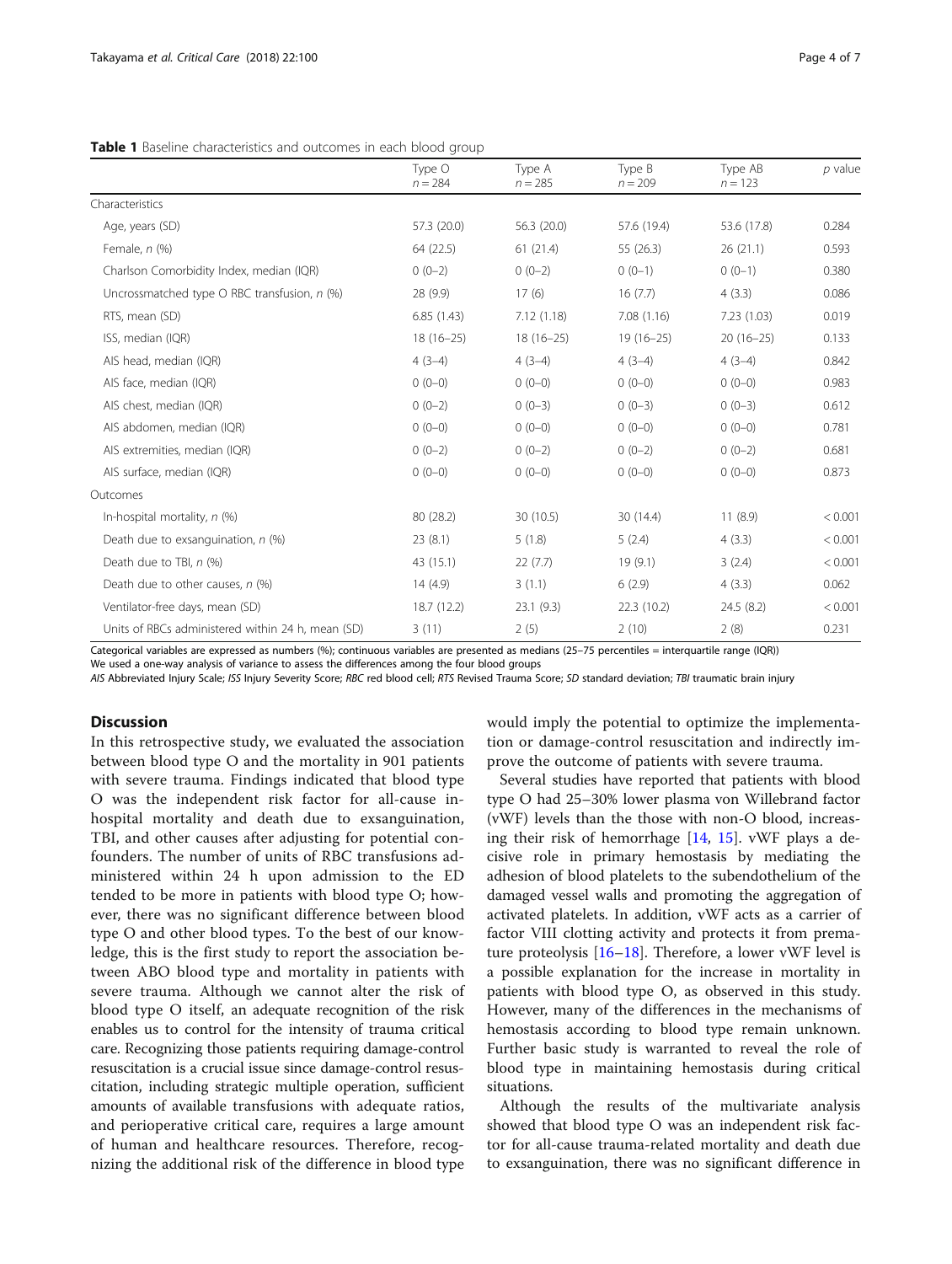<span id="page-4-0"></span>Table 2 The comparison of characteristics and outcomes between blood type O and other blood types

|                                                   | Type O<br>$n = 284$ | Non-O type<br>$n = 617$ | $p$ value |
|---------------------------------------------------|---------------------|-------------------------|-----------|
| Characteristics                                   |                     |                         |           |
| Age, years (SD)                                   | 57.3 (20.0)         | 56.2 (19.4)             | 0.442     |
| Female, $n$ (%)                                   | 64 (22.5)           | 142 (23)                | 0.873     |
| Charlson Comorbidity Index, median (IQR)          | $0(0-2)$            | $0(0-1)$                | 0.829     |
| Uncrossmatched type O RBC transfusion, n (%)      | 28 (9.9)            | 37(6)                   | 0.051     |
| RTS, (SD)                                         | 6.85(1.4)           | 7.13(1.2)               | 0.003     |
| ISS, median (IQR)                                 | $18(16-25)$         | $19(16 - 25)$           | 0.160     |
| AIS head, median (IQR)                            | $4(3-4)$            | $4(3-4)$                | 0.582     |
| AIS face, median (IQR)                            | $0(0-0)$            | $0(0-0)$                | 0.783     |
| AIS chest, median (IQR)                           | $0(0-2)$            | $0(0-3)$                | 0.342     |
| AIS abdomen, median (IQR)                         | $0(0-0)$            | $0(0-0)$                | 0.561     |
| AIS extremities, median (IQR)                     | $0(0-2)$            | $0(0-2)$                | 0.443     |
| AIS surface, median (IQR)                         | $0(0-0)$            | $0(0-0)$                | 0.652     |
| Outcomes                                          |                     |                         |           |
| In-hospital mortality, $n$ (%)                    | 80 (28.2)           | 71(11.5)                | < 0.001   |
| Death due to exsanguination, $n$ (%)              | 23(8.1)             | 15(2.4)                 | < 0.001   |
| Death due to TBI, n (%)                           | 43 (15.1)           | 44 $(7.1)$              | < 0.001   |
| Death due to other causes, $n$ (%)                | 15(1.8)             | 11(5.3)                 | 0.005     |
| Ventilator-free days, mean (SD)                   | 18.7 (12.2)         | 23.1(9.4)               | < 0.001   |
| Units of RBCs administered within 24 h, mean (SD) | 3(9)                | 2(7)                    | 0.112     |

Categorical variables are expressed as numbers (%); continuous variables are presented as medians (25–75 percentiles = interquartile range (IQR))

AIS Abbreviated Injury Scale; ISS Injury Severity Score; RBC red blood cell; RTS Revised Trauma Score; SD standard deviation; TBI traumatic brain injury

the number of units of RBC transfusions administered within 24 h of admission in patients with blood type O compared with those with other blood types. One possible explanation for this discrepancy is the issue of survivor bias. Patients who died shortly after ED arrival or who did not have a surgical indication due to too severe an injury were less likely to receive large amounts of transfusion. Another possible explanation was beta error. The number of patients who received a RBC transfusion was only 20% of the total patients included, and it prevented us from detecting the significant difference between the two groups.

In this study, although ISS was similar between the two groups, RTS observed in patients with blood type O was lower than that in patients with other blood types. The physiological status of patients with blood type O may deteriorate even if these patients suffered injuries of the same intensity. Because this was a retrospective cohort study with a limited sample size, patient background could not be similarly distributed, and it was uncertain whether the statistically significant difference observed in RTS was a clinically meaningful result. Although completely adjusting the difference using a statistical approach was generally insufficient, in this study the RTS value was

|  |  |  | Table 3 Multivariate analysis of the impact of blood type O on outcomes |
|--|--|--|-------------------------------------------------------------------------|
|--|--|--|-------------------------------------------------------------------------|

|                                        | Adjusted odds ratio (95% CI) | Adjusted difference (95% CI) | $p$ value |
|----------------------------------------|------------------------------|------------------------------|-----------|
| Primary outcome                        |                              |                              |           |
| All-cause in-hospital mortality        | $2.86(1.84 - 4.46)$          |                              | < 0.001   |
| Secondary outcomes                     |                              |                              |           |
| Death due to exsanguination            | $2.55(1.25 - 5.22)$          |                              | 0.009     |
| Death due to TBI                       | 1.80 (1.08-3.01)             |                              | 0.024     |
| Death due to others                    | $2.73(1.21 - 6.13)$          |                              | 0.015     |
| Ventilator-free days                   |                              | $-2.7$ ( $-3.9$ to $-1.6$ )  | < 0.001   |
| Units of RBCs administered within 24 h | $\overline{\phantom{0}}$     | $1.23$ $[-0.94 - 1.36]$      | 0.722     |

CI confidence interval; RBC red blood cell; TBI traumatic brain injury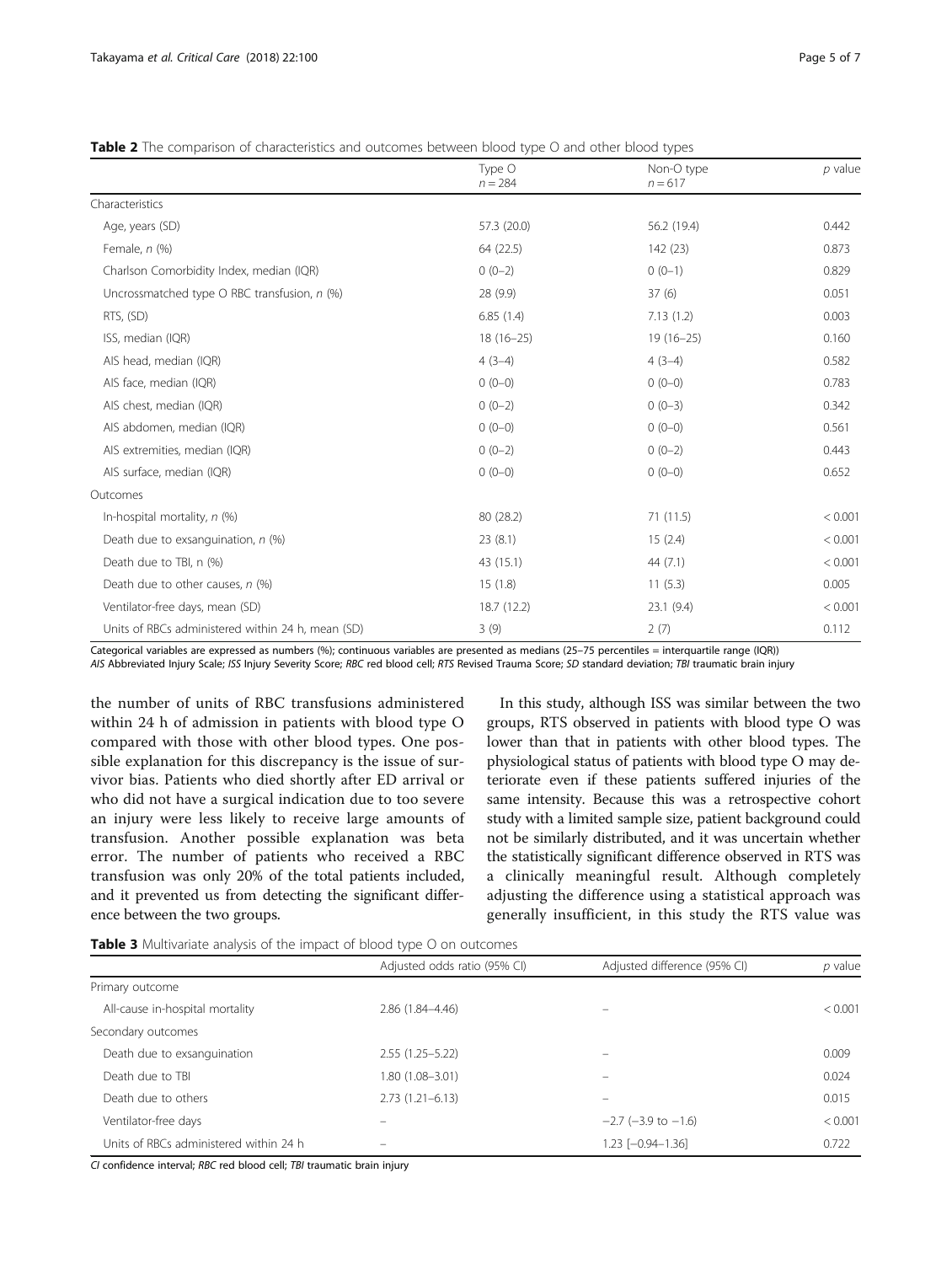<span id="page-5-0"></span>

incorporated into the model and the difference was accounted for. Our results demonstrated that the impact of blood type O on trauma death was extremely high. The impact of blood type O on all-cause mortality was comparable to 12 increases in ISS, 1.5 decrease in RTS, and 26 increases in age. Furthermore, the impact of blood type O seemed to be higher for the outcome of death due to exsanguination than the all-cause trauma-related mortality. It would be of great significance for clinicians to recognize the potential risk of blood type O.

Several limitations should be considered in the interpretation of our findings. First, because this was a retrospective study with a limited sample size, the risk of residual confounding and the risk of type I error remain. Additional work is necessary to provide more definitive data, including large-scale multicenter studies. Second, we only evaluated the phenotype and not the genotype of the ABO blood group or Rh system. The highest levels of clotting vVIII and vWF were observed in the  $A_1A/A_1B/BB$  genotype, intermediate levels in the  $A_1O/A_1B/BB$ BO genotype, and lowest levels in the OO genotype [\[19](#page-6-0)]. Possibly, by comparing type O to non-O blood type instead of  $A_1A/A_1B/BB$  to OO, the effect of ABO on prognosis was diluted. In addition, in this study, only two patients had Rh-negative blood, and this prevented us from assessing the statistical difference between Rhpositive and Rh-negative patients. Third, all the patients analyzed in this study were Japanese; therefore, it is unclear whether our findings apply to other ethnic groups.

Finally, patients who had received anticoagulant and/or antiplatelet therapy were excluded from this study because these agents could largely influence the mortality and hemorrhage in severe trauma patients; this process could cause a selection bias—if the difference in blood type is related to thrombotic diseases, patients with the blood type that were less likely to suffer from thrombotic diseases were less likely to receive those therapies. However, in this study, the excluded patients due to anticoagulant and/or antiplatelet therapy was similarly distributed among each blood type (type O, 12; type A, 15; type B, 10; and type AB, 8); therefore, this process would not largely affect the results. Despite these limitations, we initially show a significant association between blood type O and mortality in patients with severe trauma. Furthermore, the impact of blood type O on trauma-related death was found to be high. Further research beyond this epidemiological study that evaluates where and how ABO antigens work (through blood, endothelial, or vWF, and the mechanisms, respectively) are warranted to assess the effects of emergency uncrossmatched type O RBC transfusion and the possibility of novel therapeutic interventions.

# Conclusion

The results of this study suggest that blood type O is associated with mortality and exsanguination in patients with severe trauma. Further basic or translational research is necessary to investigate the cause of this result and may lead to the development of a therapeutic intervention.